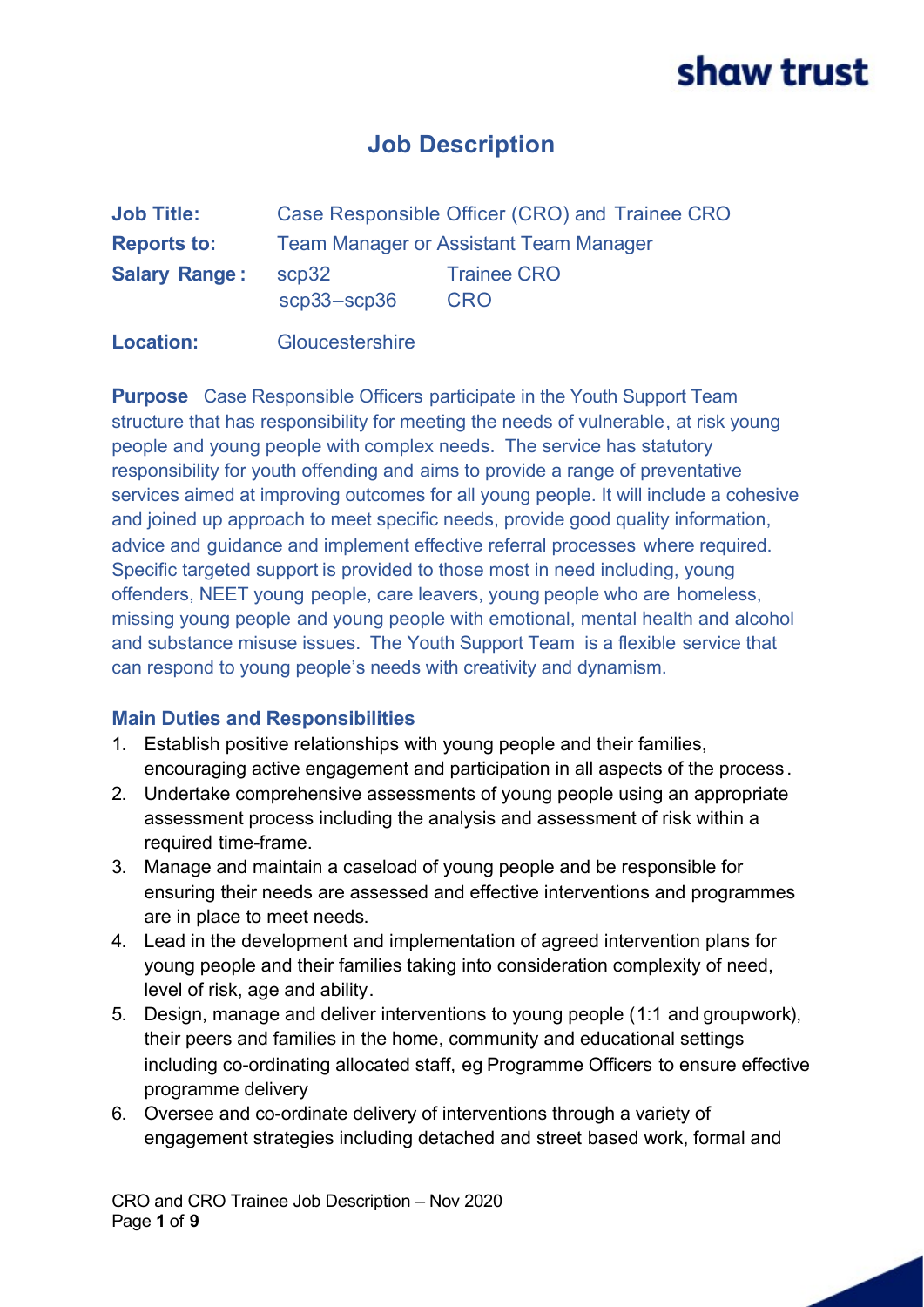informal issues-based sessions and positive activities at times and in places that are accessible for young people

- 7. Undertake regular reviews of intervention plans and identify progress and gaps or changes required to assist transition.
- 8. Work with a range of partners to deliver effective services and negotiate and agree working Partnership Agreements and/or SLAs with employers, education providers, VCS and health services as required.
- 9. To act as a thematic lead for a specific area of work within the team and contribute your specific skills and knowledge.
- 10. Effectively manage competing priorities and workload including meeting required quality standards and statutory responsibilities.
- 11. Participate in a multi-disciplinary environment and work in a supportive and collaborative manner with colleagues and partner agencies to deliver cohesive services to young people.
- 12. Attend regular supervision, appraisal and team development days and contribute to the development of plans, practice guidelines and policies.
- 13. Maintain accurate and up-to-date records of work using appropriate database systems in order to assess service effectiveness in meeting performance indicators and targets.
- 14. Participate in a service that operates out of hours and out of office and at times and places designed to engage with young people.
- 15. Represent the service in a manner consistent with the highest professional standards and reflective of the service and its commitment to diversity and inclusion
- 16. Work in a flexible and responsive way that ensures the service is capable of meeting key goals and objectives and remains relevant.
- 17. Remain aware of developments locally and nationally in terms of policy and practice and demonstrate an ongoing commitment to continuous improvement and working to the highest quality standard.
- 18. To contribute to the development and implementation of the Training & Development plan.
- 19. Commitment to quality standards.
- 20. Participation in duty system.
- 21. Understanding of and commitment to the vision and objectives of the service

### **Other**

- 1. To undertake any further training as identified in the Shaw Trust review procedures.
- 2. Ensure that safe working practices are followed in respect of COSHH and other Risk Assessment control measures.
- 3. Employees must comply with the provisions of 'The Health and Safety at Work Act 1974' and must take reasonable care for the health and safety of themselves and of other persons who may be affected by their acts of omissions whilst at

CRO and CRO Trainee Job Description – Nov 2020 Page **2** of **9**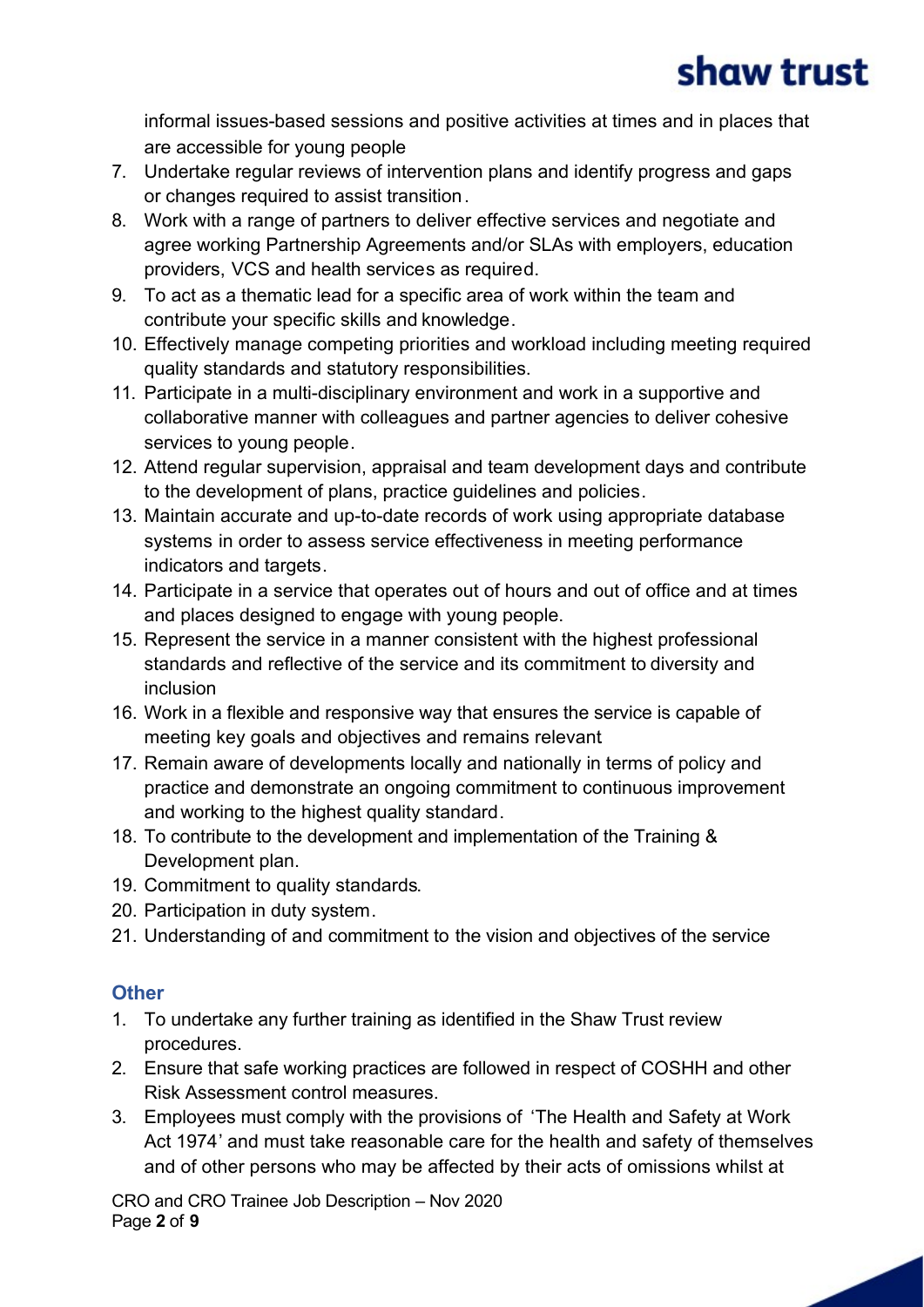work. Employees are also required to co-operate with their employer to enable them to perform or comply with any statutory provisions. The Trust's efforts to promote a safe and healthy working environment can only succeed with the full co-operation of its employees.

- 4. To understand, comply with and promote Shaw Trust's safeguarding policy and procedures. It is the responsibility of all employees to make the working environment safe and secure for all. Everyone must adhere to the 5 Rs in relation to possible abuse: Recognition, Response, Reporting, Recording and Referral. The Trust can only ensure its dedication to the protection of vulnerable people with the full cooperation of its employees.
- 5. The Trust has a Diversity and Inclusion Policy and it is the responsibility of all staff to comply with this. The key responsibilities for staff under this Policy are set out in the Trust Code of Conduct.
- 6. To maintain the confidentiality about clients, staff and other Trust business. The work is of a confidential nature and information gained must not be communicated to other persons except in the recognised course of duty. The post holder must meet the requirements of the Data Protection Act at all times.
- 7. To maintain awareness of risk and to take personal responsibility for ensuring that the Trust is not unnecessarily exposed to risk. To report any issues or concerns relating to risk and the effectiveness of the Trust 's risk management arrangements.
- 8. Be aware of, promote and implement Shaw Trust's Risk, Quality and Information Security Management Systems.
- 9. To report to line manager, or other appropriate person, in the event of awareness of bad practice.
- 10. Recycle and manage energy within your environmentin line with Shaw Trust's Strategic aim to adopt green approaches and become carbon neutral.

This job description is intended to provide a broad outline of the main duties and responsibilities only. The post holder will need to be flexible in developing the role in conjunction with the line manager. The post holder may be asked to carry out any other delegated duty or task that is in line with their post.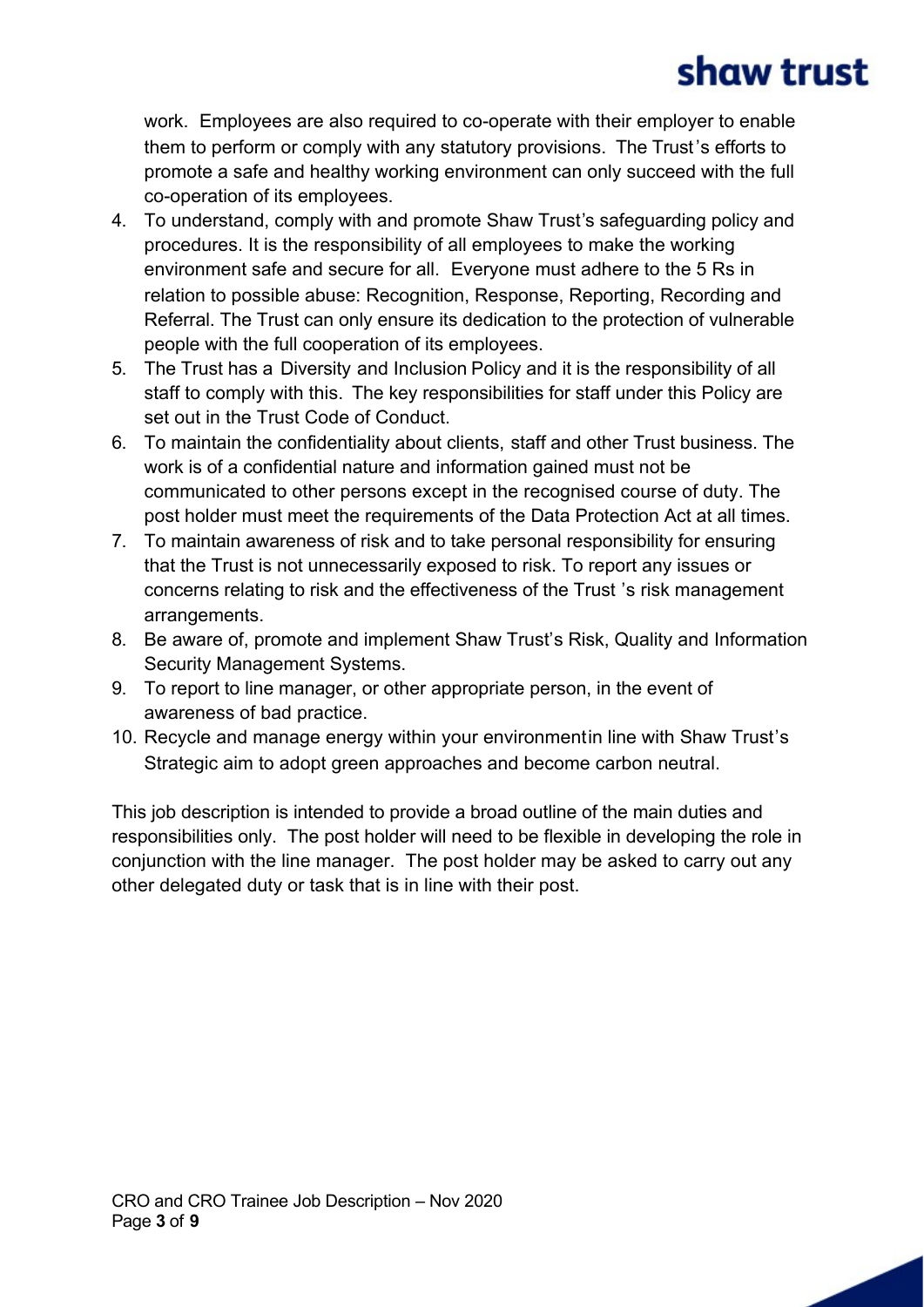#### **Person Specification**

#### **Job Title: Case Responsible Officer**

(E=Essential D=Desirable)

#### **SKILLS AND CORE COMPETENCIES**

**Technical competency (qualifications and training) CRO**

· Graduate or equivalent professional qualification (Level 4 NVQ, Social Care, Education, Youth Work, Advice & Guidance, LDSS, Criminal Justice, Health), see Work Assignment requirements. (E)

#### **Trainee CRO**

· Applicants that do not hold an appropriate Level 4 qualification but have substantial experience of working with young people can apply for a Trainee CRO post. Trainees must complete their training within 18 months of starting their training. (E)

#### **Experience**

- Experience in a relevant area of work, eg Youth Work, Social Care, Family Support, Youth Offending, IAG. (E)
- · Experience of working with young people, their families and communities, particularly those at risk of social and educational exclusion. (E)
- · Experience of undertaking thorough assessment of need and risk and the development and implementation of suitable plans and interventions in response to need. (E)
- Experience of partnership working and development of multi-disciplinary approaches to work with young people. (E)
- · Experience of working in informal arenas and being accountable for decisions and actions taken. (E)
- · Knowledge of safeguarding requirements with the ability to make sound judgements in relation to risk and protection. (E)
- · Knowledge and understanding of relevant legislation that impacts on vulnerable young people and the ability to interpret and apply information. (E)

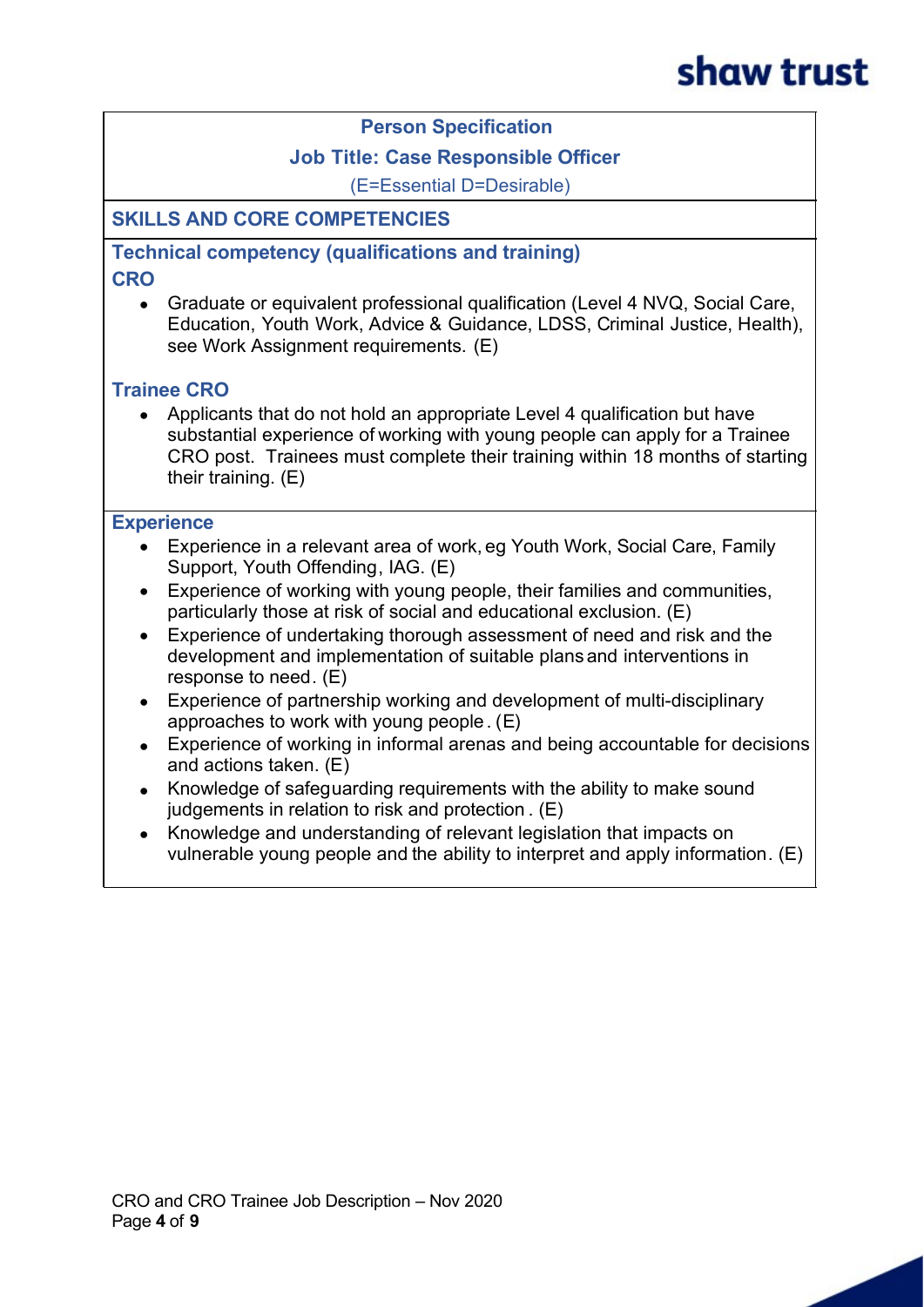#### **Skills and Attributes**

- Work under own initiative and take responsibility for decisions taken. (E)
- Ability to plan, assess and evaluate work undertaken.  $(E)$
- · Accurate, timely record keeping and ability to produce written reports. (E)
- Ability to develop programmes and interventions designed to engage young people and to meet needs. (E)
- · Have up-to-date knowledge of relevant legislation and guidance in relation to working with children and young people. (E)
- Able to meet deadlines. (E)
- · Ability to involve young people and families in the design and delivery of services, interventions and programmes. (E)
- · Resilience and capacity to deal with demanding and challenging situations, young people and their families. (D)
- Practical skills and interests in a relevant area to enhance the curriculum offer, eg arts, music, crafts, mechanics, woodwork, cookery. (D)

**Personal qualities, communicating and relating to others**

• Ability to handle sensitive and confidential issues with tact and diplomacy. (E)

#### **Safeguarding**

- · Be able to display an awareness, understanding and commitment to the protection and safeguarding of young people and vulnerable adults. (E)
- This post requires a Disclosure and Barring Service Check at an enhanced level. (E)

#### **Other**

- Understand and be able to demonstrate a commitment to Equal Opportunities and Diversity. (E)
- $\bullet$  Hold a current, full driving licence which is valid for driving in the UK. (E)
- The Youth Support Team is a 9:00am-9:00pm service with a requirement to work out of normal office hours.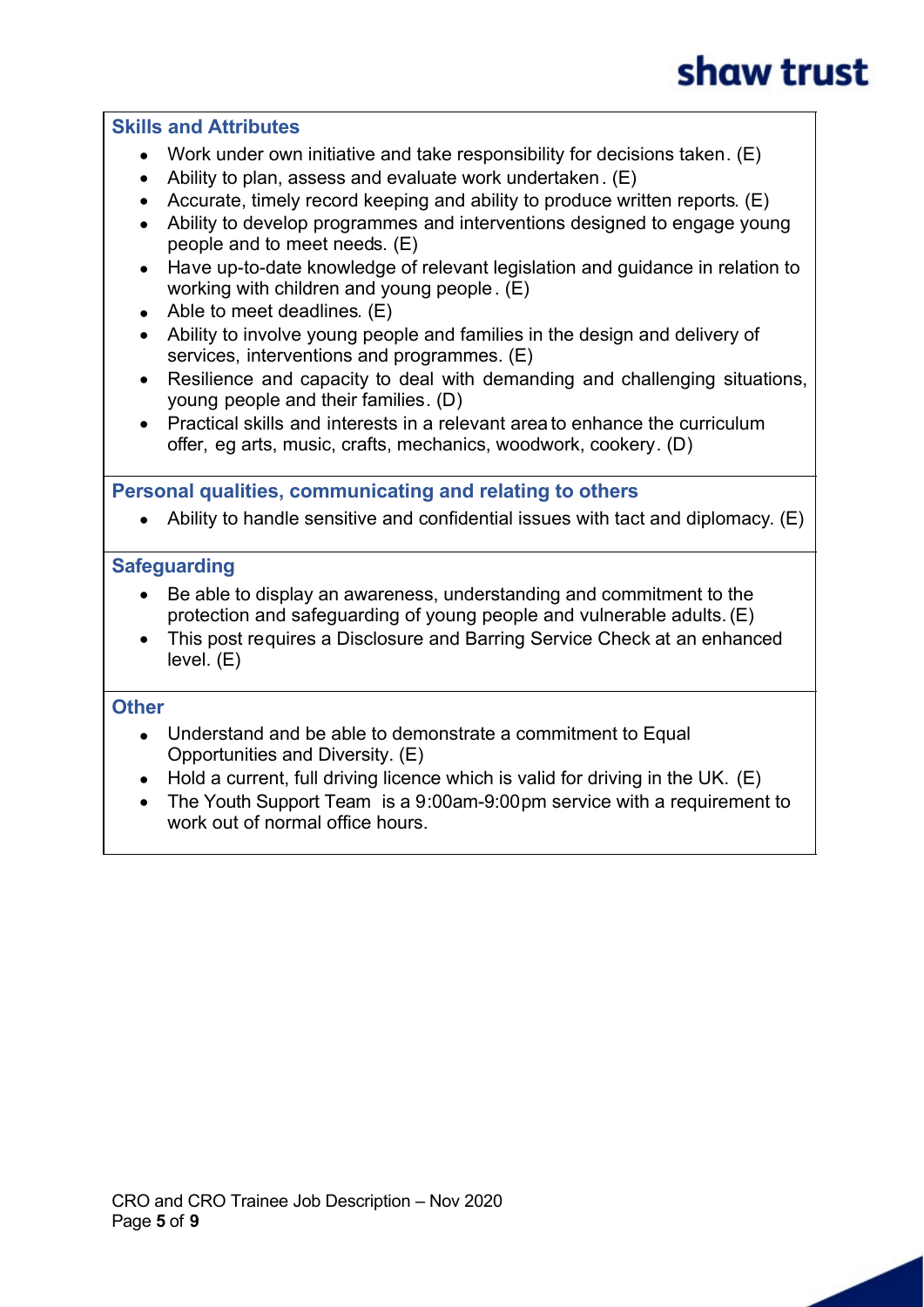### **Case Responsible Officer Work Assignments**

The Case Responsible Officer is part of the wider Youth Support Team and participates in a team structure that has responsibility for meeting the needs of vulnerable and at-risk young people and young people with complex needs. The Youth Support Team has practitioners from a range of backgrounds with particular skill sets. Staff are supported to develop specialisms and lead on issues relating to specific areas of work and support colleagues by contributing to a team approach to meet needs. CROs may hold the following work assignments:

#### **CRO Youth Justice**

- · To undertake assessments and provide direct intervention with children and families focusing on risk factors seeking to reduce offending.
- · Provide support to the Criminal Justice system to include attendance at Court, preparation and delivery of verbal and written reports, planning and reviewing of bail support and community sentence packages.
- · Support individuals remanded or sentenced to custody, acting as the named responsible officer for court orders and support the resettlement of offenders as required by the Ministry of Justice and best practice.
- · To engage with victims of crime and implementation of appropriate restorative justice programmes.

### **CRO NEET**

- · Qualification NVQ 4 Advice and Guidance or LDSS or equivalent.
- · To positively engage, assess, plan, implement and review 1:1 or group interventions with young people who are not in education, employment or training (NEET).
- · To provide professional advice and guidance to support young people in making appropriate education, training or employment choices.
- · To advocate with learning providers and employers on behalf of young people for work placements, training, apprenticeships and employment.
- · To track and monitor young people at risk of becoming NEET, liaising with appropriate providers and ensuring support is provided as appropriate.
- · To advise on financial support to young people including working with Job Centre Plus to ensure benefits can be accessed and paid in line with current guidance.
- · To support young people who are NEET with their plans and to ensure that swift and appropriate action is taken to ensure positive and sustained progression to EET is achieved as soon as possible.

### **CRO Missing**

· Working with the Public Protection Bureau to identify, assess and support young people missing from home and care.

CRO and CRO Trainee Job Description – Nov 2020 Page **6** of **9**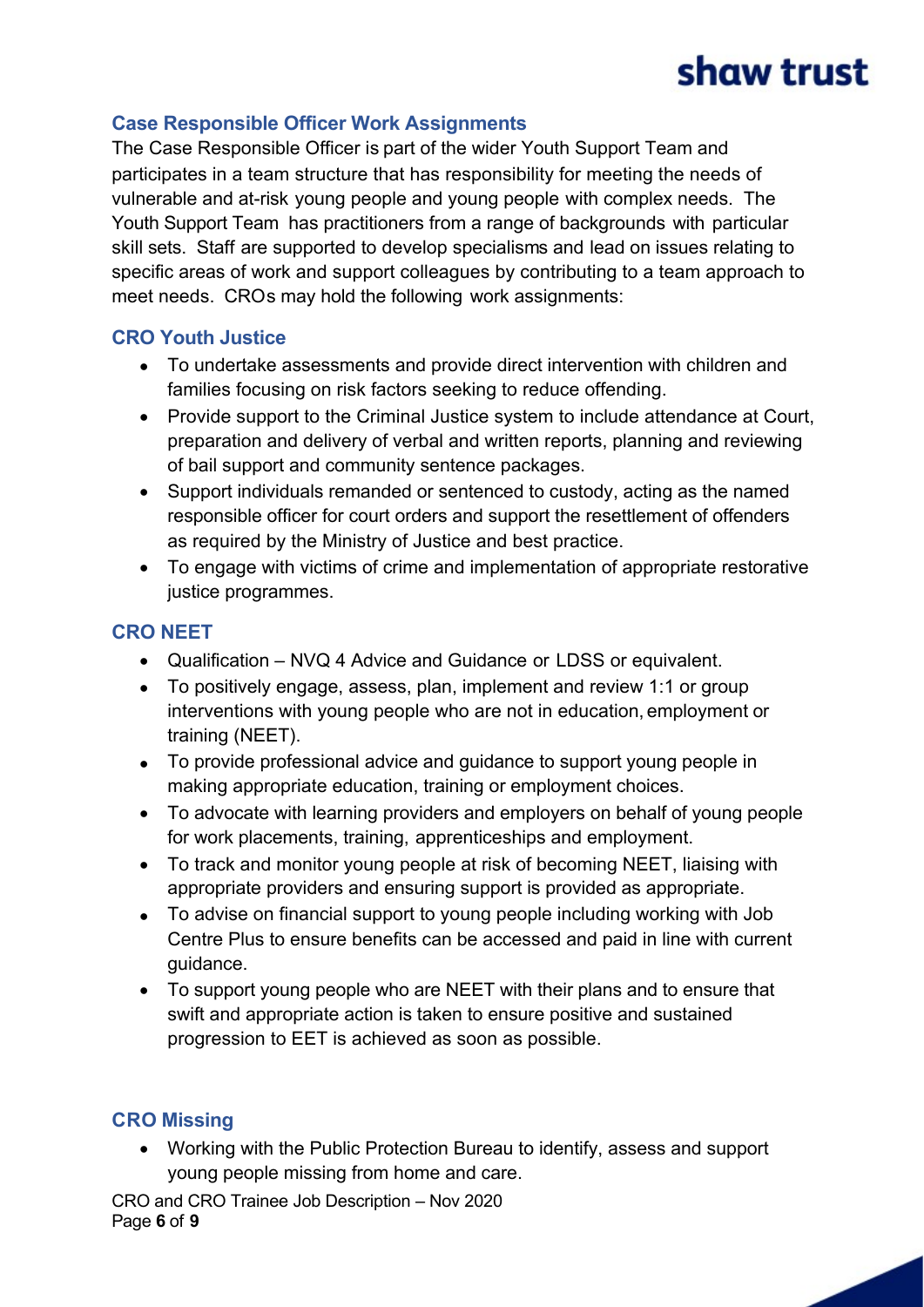- · Co-ordinate referrals to teams, monitor progress and review as appropriate.
- · Maintain performance data required for reporting to the GCSB and GCP.
- Undertake support work with young people who are persistently running away, working with other agencies to seek to address the needs of individuals.
- · Advise and support the development of practice in this area across the Youth Support Team.

### **CRO Housing**

- · Deliver information, advice and guidance to young people who require support with their housing needs.
- · Work closely with social care to undertake interventions to support young people who have housing needs.
- · Develop and maintain policy and procedures for transition properties and the training flat.
- · Work closely with young people and their social workers to ensure maximum and effective use of the training flat and transition properties.
- · Contribute to the transition planning for those leaving care identifying options that are realistic and sustainable.
- Promote and support early planning to ensure the smooth and seamless transition to independence for care leavers.
- Contribute to improved outcomes for young people by reducing the risks associated with accommodation and housing difficulties.
- · Consult with young people and providers in order to evaluate the quality and appropriateness of the service.
- · Develop understanding and provide appropriate responses to the needs of specific vulnerable groups; care leavers, young offenders, young parents and children in need.
- · Identify specific resources available to meet identified housing needs and to maintain an up-to-date database of suitable accommodation available.

### **CRO Youth Justice Education Coordinator**

- · Qualification NVQ 4 Advice and Guidance or LDSS or equivalent.
- · Research and track all young people entering the Youth Justice and Children's First agenda to identify those young people most at risk of permanent exclusion or who are missing education.
- · Work in partnership with GCC Education, SEND Team, schools, families and other agencies to ensure Pre-16 young people's education needs are meet.
- · To lead on EHCP and My Plan Plus Reviews for the Youth Justice cohort of young people, to include those in custody in line with statutory requirements.
- · To identify any unmet SEN needs and follow the statutory process for these needs to be met.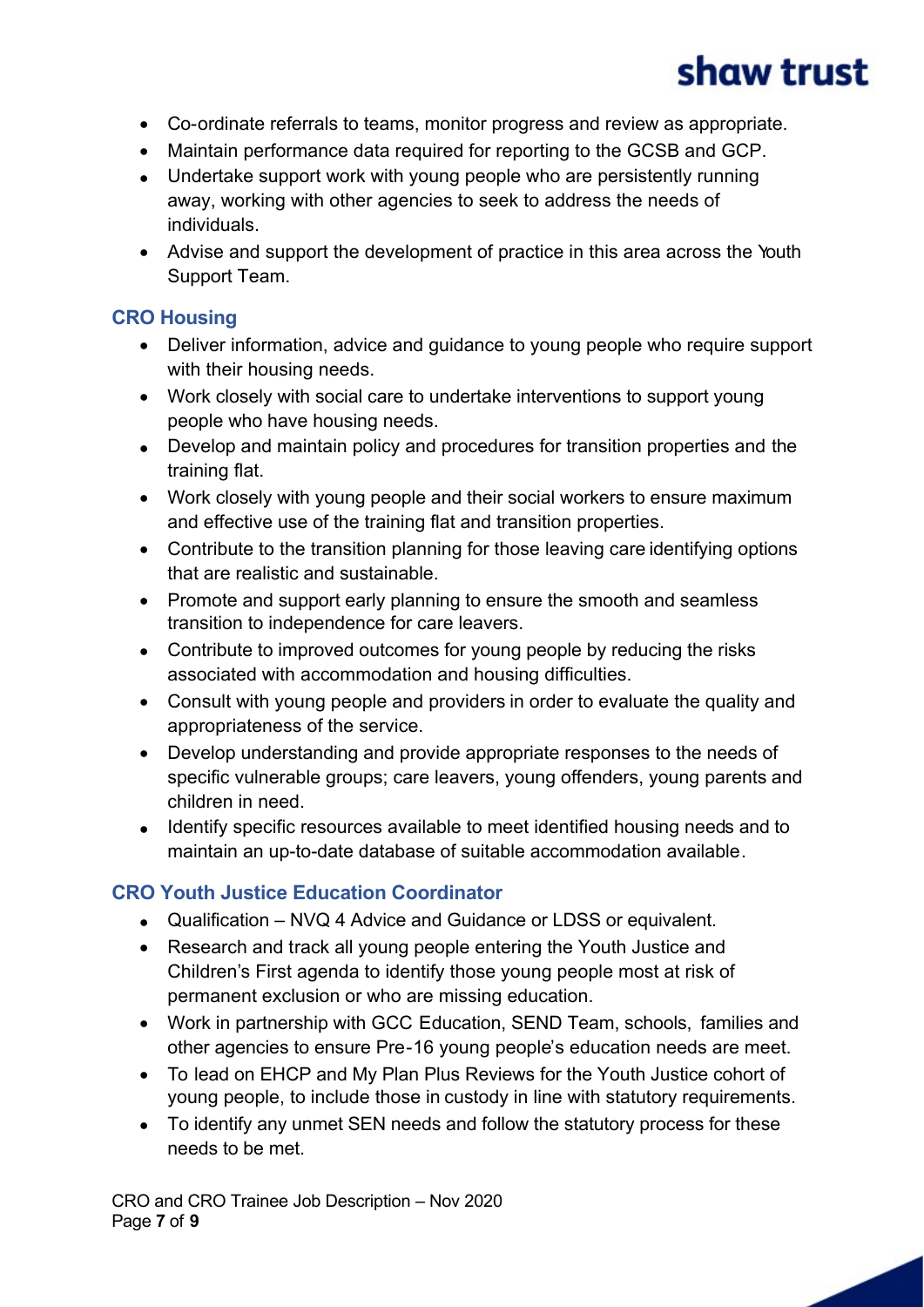- · Work in collaboration with the NEET Manager to transition Post 16 young people.
- · To provide professional advice and guidance to CRO Youth Justice workers, young people and their parents/carers on the choices available to them in education, training or employment, including specialist provision.
- · To advocate for young people and their families to ensure we are working with them to get the best education outcome.
- · Maintain performance data required for reporting to GCC Education and the Youth Justice Board.

### **CRO Substance Misuse**

- · To provide specialist substance misuse assessment, care planning and treatment (as per NTA definitions) for young people and their families .
- · To undertake screening and referral of young people in line with county protocols and practices.
- · To work with young people through the building and sustaining of quality therapeutic relationships in order to:
	- support their recovery in their own communities;
	- enable them to make informed choices about their substance use;
	- enable them to minimise and manage harm to themselves and others through the safer use of substances, towards a goal of abstinence.
- · To use clinical supervision to reflect on own practice within the ethos of reflective and scientific practice.
- · To use clinical supervision to reflect on own practice within the ethos of reflective and scientific practice.
- · To contribute to health practice within the Y outh Support Team so that it is developed and exercised within best practice and evidence-based guidelines.
- · To provide staff from the Y outh Support Team and partner agencies, with support, consultation and training on substance misuse issues.

### **CRO Sexual Health and Teenage Pregnancy**

- · To undertake assessments and provide direct intervention with children and families focusing on cases of high-risk sex, relationships and parenting issues.
- · Updates and delivery of C-Card and RESET Training including updates within Emergency Hormonal Contraception and Chlamydia training (generally evening sessions)
- · Quarterly teenage pregnancy and young parent data collection and reporting.
- · Analysis of teenage pregnancy cohort and relation to social care and other vulnerabilities.
- · Sex and Relationships programme development and implementation.
- · Co-ordination of C-card providers.

CRO and CRO Trainee Job Description – Nov 2020 Page **8** of **9**